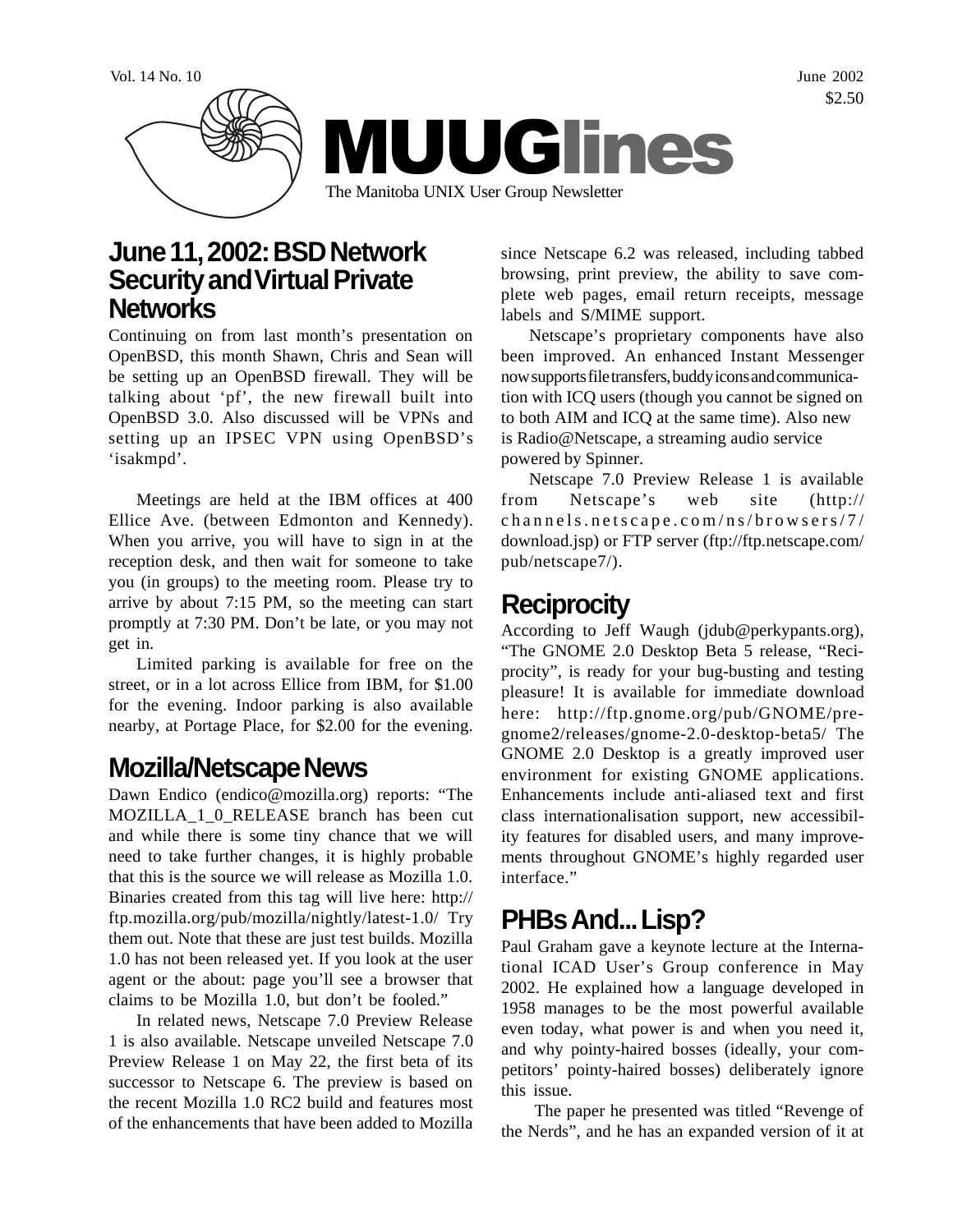his web site (http://www.paulgraham.com/ icad.html). In it he explains "the pointy-haired boss miraculously combines two qualities that are common by themselves, but rarely seen together: (a) he knows nothing whatsoever about technology, and (b) he has very strong opinions about it.

Suppose, for example, you need to write a piece of software. The pointy-haired boss has no idea how this software has to work, and can't tell one programming language from another, and yet he knows what language you should write it in. Right: he thinks you should write it in Java."

Fans of Lisp will like this paper; others may take some exception to it. One of his last points: If you want to trick a pointy-haired boss into letting you write software in Lisp, you could try telling him it's XML.

#### **Reuters Supports Adoption Of Linux**

Reuters, the global information, news and technology group, is working with HP, Intel Corporation and Red Hat to make Reuters Market Data System (RMDS) available on Intel-based servers with Linux. The move supports financial institutions using Intel® Architecture (IA) to reduce the cost and improve the flexibility and performance of their market data platforms.

Reuters decision to run RMDS on Linux comes in response to a growing interest and deployment of the operating system within the financial services industry. Tom McDonald, Executive Director at Morgan Stanley said, "Linux on Intel is an important evolutionary platform for Morgan Stanley. Support for this platform from Reuters is important to our efforts and is strategic to Morgan Stanley."

The four companies will jointly participate in the porting, testing and optimization of RMDS on IA with Red Hat Linux. The service will run on Intel® Xeon processor and Intel® Itanium® processor family-based servers from HP. A version of RMDS on this platform is due to begin testing in the third quarter of this year.

Reuters Consulting, working with HP Services, will assist customers to ensure its migration to Linux on Intel-based servers delivers maximum benefit. Services will cover a range of areas including initial review and application audit, development of Linux application architecture and migration, through to ongoing support.

RMDS integrates the crucial real-time data and news that a financial institution uses to make its trading decisions and interact with the markets. The system delivers information to thousands of users and applications throughout the financial institution and across the Internet. RMDS combines the best elements of the most widely installed market data systems, Reuters Triarch and the TIB Market Data Distribution System, while enhancing them with components that improve cost of ownership, scalability, and business flexibility.

## **Virus Filtering With Exim**

In his article on LinuxOrbit (www.linuxorbit.com) John Gowin takes a look at "using Exim's mail filtering properties to aid you in your quest for a virus free email system. To begin, we'll take a look at some of the basic configuration options for Exim located in the main configuration file /etc/exim.conf.

Then we'll show you how to configure Exim to filter attachments based on their file type. We'll also take a look at the email filter file provided for your use at the Exim Web site, and show you how to use it as a template for your network mail filter. We'll then demonstrate how to install the filter, and also show you where to look if it doesn't work properly. Finally, we'll look at keeping up with new email viruses and how to add their file extensions to your filter to keep your mail users safe."

See the full HOWTO at http://www.linuxorbit .com/modules.php?op=modload&name=Sections &file=index&req=viewarticle&artid=526.

# **Are You A Linux Fanatic?**

In the spirit of the old MTV show *Fanatic*, the Linux Journal will be hosting a contest to discover the most dedicated (rabid) Linux devotee (fanatic). If you can prove to them that you are the superlative Linux zealot, you will win complimentary passage on the Linux Lunacy 2002 Caribbean cruise and a chance to meet some of the most renowned people in the Linux and Open Source communities, including Linus Torvalds, Ted Ts'o, Guido van Rossum and our own Phil Hughes. Ports of call include Jamaica, the Cayman Islands and Holland-America's private Caribbean island, Half Moon Cay.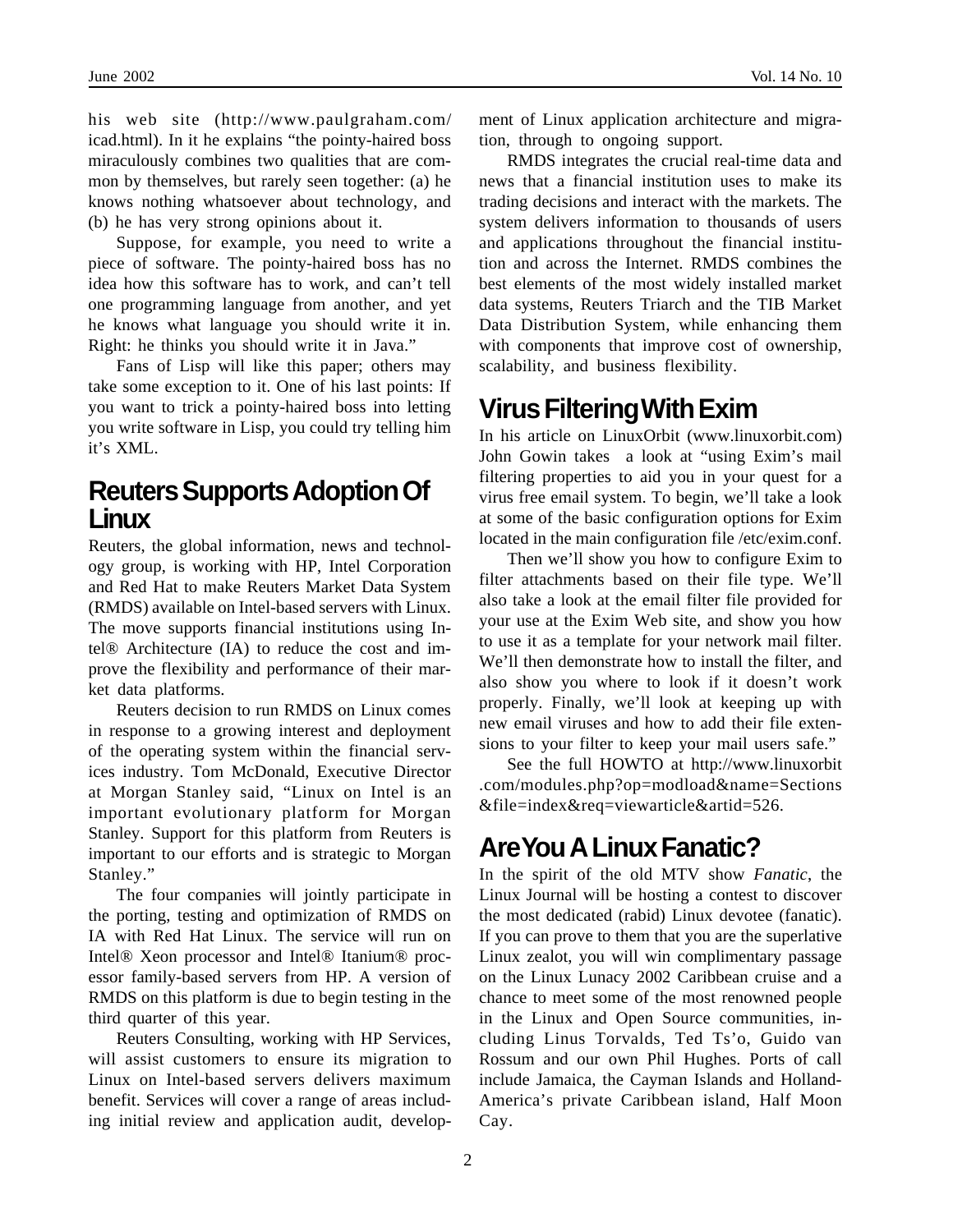To enter, simply submit some kind of physical evidence of your Linux ardour to:

*Linux Journal*

Fanatic Contest

PO Box 55549

Seattle, WA 98155-0549

Submissions must be received by July 5, 2002. The grand prize winner and two runners-up will be announced in the September issue of *Linux Journal*. For more details, see http:// www.linuxjournal.com/fanatic *[I love those short URLs!]*

#### **Free Software In Spain**

In our continuing series of stories on governments with intelligence switching to free software, we have this note:

Hispalinux, the Spanish Internauts Association, and Esquerra Republicana de Catalunya have given a proposed law (http://www.hispalinux.es/ modules.php?op=modload&name=Sections&file=index &req=viewarticle&artid=53) to governmental representatives which would promote the use of free software in the Spanish administration.

For an English translation, visit http:// babel.altavista.com/ or find someone who can read Spanish. This gist of it is similar to that of the bill proposed in Peru, as mentioned in last month's newsletter.

## **Free Software In Germany**

But wait, there's more:

According to the BBC (http://news.bbc.co.uk/ hi/english/business/newsid\_2023000/ 2023127.stm): Germany has signed up IBM for a major public sector computer contract, dealing a blow to software giant Microsoft in the process.

IBM announced it will offer German Government offices deep discounts on computer systems based on Linux, rather than Microsoft's near-ubiquitous Windows operating system.

Germany's Interior Minister, Otto Schilly, said the move would help cut costs and improve security in the nation's computer networks. "We are raising computer security by avoiding a monoculture, and we are lowering dependence on a single supplier," he said in a statement. "And so we are a leader in creating more diversity in the computer field."

Neither the government nor IBM would disclose the terms of the agreement. A spokesman for SuSE, the German company supplying the version of Linux involved in the deal, said the deal was directed at the interior ministry, which oversees law enforcement in Germany.

### **Your Own Mainframe**

Have you been longing to experience the joy you had back in the day, working on IBM mainframes? Your wish has come true. Hercules (http:// www.conmicro.cx/hercules/) is a software implementation of the System/370, ESA/390 and z/ Architecture hardware written for Linux (and ported to BSDs and Windows).

This means that your PC can emulate an IBM mainframe processor. The mainframe can range from a 360 to a z900 - running in "System/370" mode, "ESA/390" mode, or "z/Architecture" mode. Hercules executes S/370, ESA/390, and z/Architecture instructions and channel programs. It emulates mainframe I/O devices by using PC devices. For example, 3390 DASD devices are emulated by large files on your hard disk, and local 3270 screens are emulated by tn3270 sessions. (Note: Not all 370 and 390 features have been implemented in Hercules. Also, certain non-standard models, 360/20s, and the 360/67 virtual memory mode are not emulated.)

Hercules implements only the raw S/370, ESA/ 390, and z/Architecture instruction set; it does not provide any operating system facilities. This means that you need to provide an operating system or standalone program which Hercules can load from an emulated disk or tape device. You will have to write the operating system or standalone program yourself, unless you can manage to obtain a license from IBM to run one of their operating systems on your PC, or use IBM programs and operating systems which have been placed in the public domain.

Is it functional enough for production work? Not yet, though it's rapidly becoming good enough to run a wide range of software without problems. It will run on a lowly Pentium 200 with 32 MB RAM, though Hercules does not depend on the Pentium architecture. The author has built and run it successfully on a 500 MHz Alpha 21164, and others have run it on SPARC and S/390 (!) Linux systems. (One guy has even run